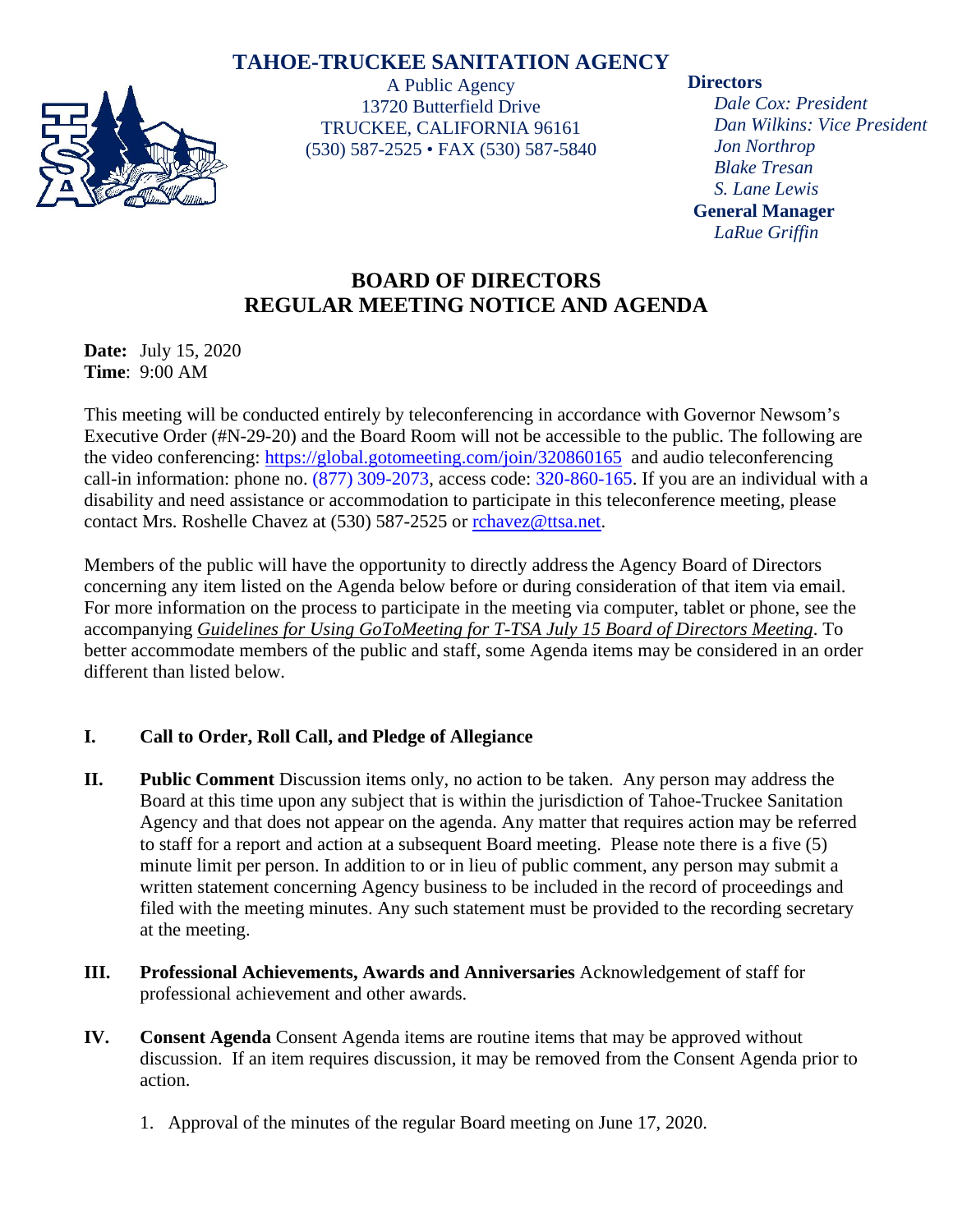- 2. Approval of general fund warrants.
- 3. Approval of financial statements.
- 4. Approval of Progress Pay Estimate No. 3 for the 2019 Roof Repair project.
- 5. Approval of Progress Pay Estimate No. 3 for the 2020 Plant Painting project.

## **V. Regular Agenda**

- 1. Report from June 17, 2020 closed session meeting.
- 2. Public hearing for public comment related to the Board's consideration of adopting a resolution of the Board adopting 2020-2021 tax roll billing report and approving billing and collection of charges on county tax roll.
- 3. Approval of Resolution No. 6-2020 adopting 2020-2021 tax roll billing report and approving billing and collection of charges on the County of Placer tax roll.
- 4. Approval of Resolution No. 7-2020 adopting 2020-2021 tax roll billing report and approving billing and collection of charges on the County of Nevada tax roll.
- 5. Approval of Resolution No. 8-2020 adopting 2020-2021 tax roll billing report and approving billing and collection of charges on the County of El Dorado tax roll.
- 6. Public hearing for public comment related to the Board's consideration of adopting a resolution of the Board to adopt a report on delinquent charges and authorizing their collection on the tax roll.
- 7. Approval of Resolution No. 9-2020 to adopt a report on delinquent charges and authorize their collection on the tax roll.
- 8. Approval of Resolution No. 10-2020 to request collection of delinquent sewer service charges on the Placer County tax roll.
- 9. Approval of Resolution No. 11-2020 to reference the standard form tax collection services contract with the County of Nevada.
- 10. Approval to submit certifications for collection of delinquent charges on the El Dorado County tax roll.
- 11. Approval of Agency Core Values.
- 12. Approval of Agency Fund Policy.
- 13. Approval of Resolution No. 12-2020 extinguishing administrative and operation & maintenance funds and transferring money to the general fund.
- 14. Discussion on UAL Restructuring Strategies California Employers' Pension Prefunding Trust (CEPPT) Fund and Pension Obligation Bonds.
- 15. Approval to award the 2020 Digital Scanning of Sewer Lines project.
- 16. Approval of Task Order Amendment No. 32.2 with CH2M Hill, Inc. for the 2020 Headworks Improvements project.
- 17. Approval of Change Order No. 1 for the Organizational Assessment.

## **VI. Management Team Report**

- 1. Department Reports.
- 2. General Manager Report.
- **VII. Board of Director Comment** Opportunity for directors to ask questions for clarification, make brief announcements and reports, provide information to staff, request staff to report back on a matter, or direct staff to place a matter on a subsequent agenda.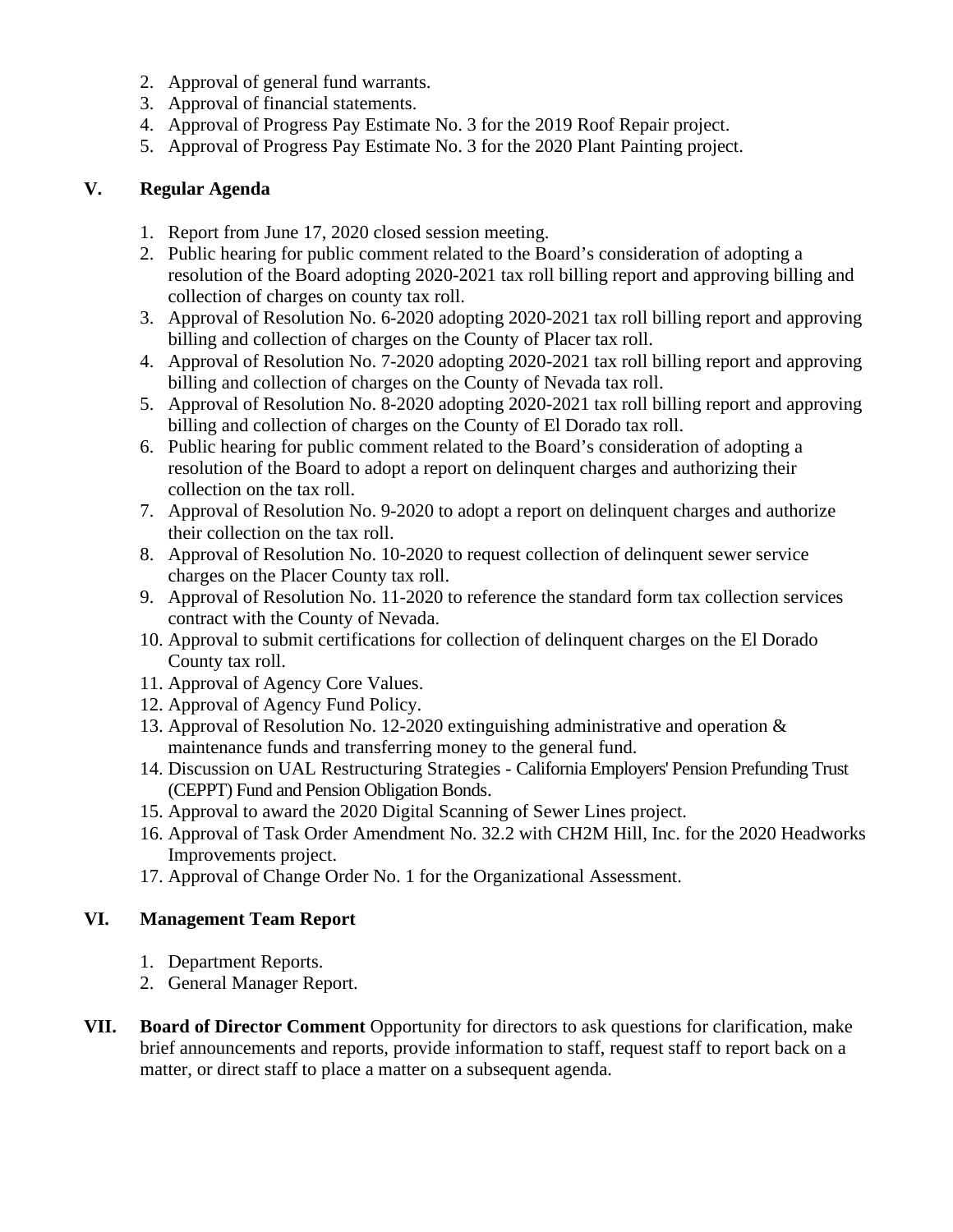#### **VIII. Closed Session**

- 1. Conference with Agency designated labor negotiator LaRue Griffin regarding the unrepresented employees in all positions - Government Code Section 54957.6.
- 2. Conference with General Manager, as Agency real property negotiator, concerning price and terms of payment relating to potential to real property exchange with Truckee Tahoe Airport District concerning Nevada County APN 019-440-81, APN 049-040-24 and APN 049-040- 25 pursuant to Government Code Section 54956.8.

#### **IX. Adjournment**

Posted and Mailed, 07/09/20

 $\overline{\phantom{a}}$ 

LaRue Griffin Secretary to the Board

In compliance with the Americans with Disabilities Act, if you are a disabled person and you need a disability-related modification or accommodation to participate in this meeting, then please contact Roshelle Chavez at 530-587-2525 or 530- 587-5840 (fax) or email rchavez@ttsa.net. Requests must be made as early as possible, and at least one-full business day before the start of the meeting.

Documents and material relating to an open session agenda item that are provided to the T-TSA Board of Directors less than 72 hours prior to a regular meeting will be available for public inspection and copying at the Agency's office located at 13720 Butterfield Drive, Truckee, CA.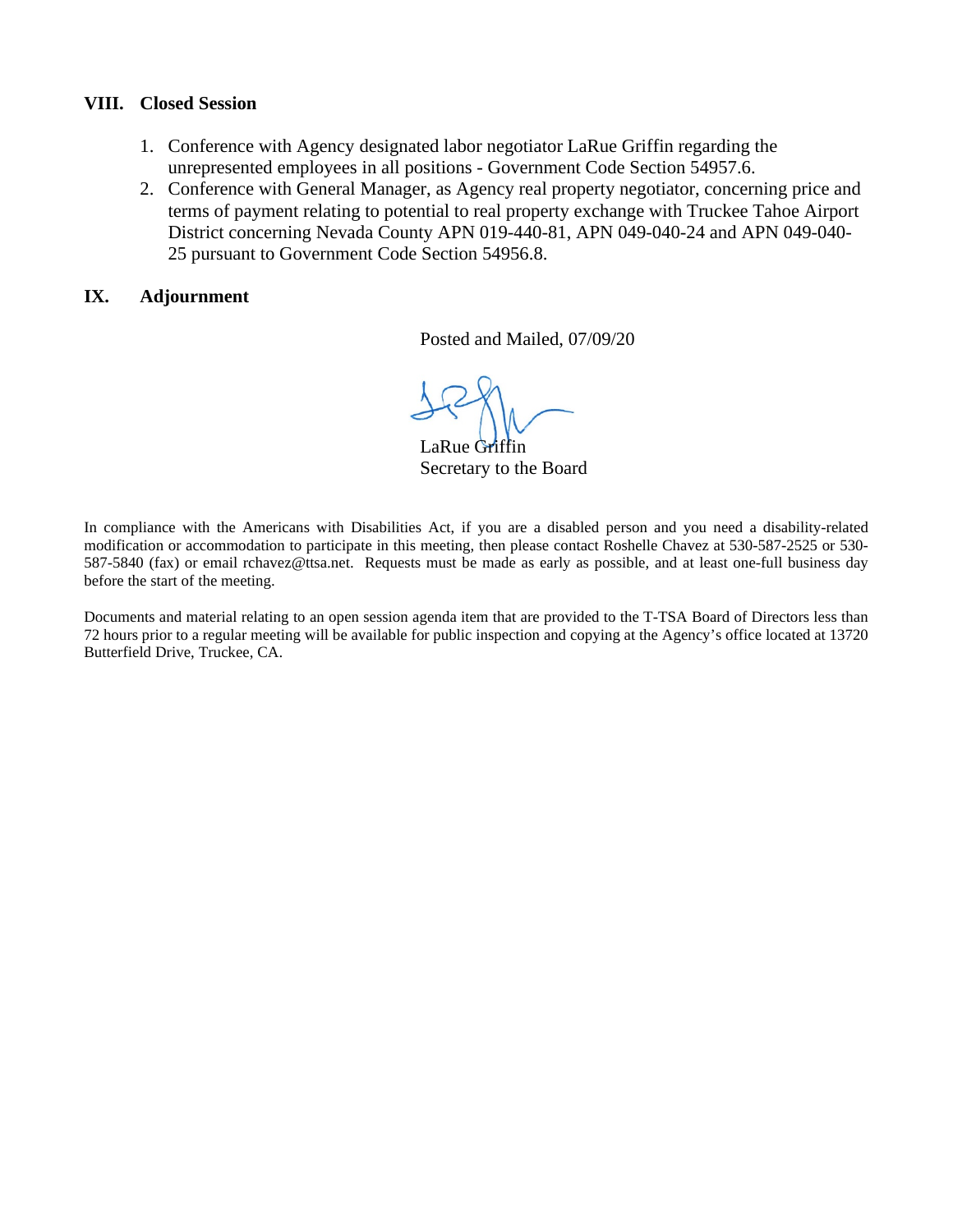# **TAHOE-TRUCKEE SANITATION AGENCY**



A Public Agency 13720 Butterfield Drive TRUCKEE, CALIFORNIA 96161 (530) 587-2525 • FAX (530) 587-5840

#### **Directors**

*Dale Cox: President Dan Wilkins: Vice President Jon Northrop Blake Tresan S. Lane Lewis*  **General Manager** *LaRue Griffin*

## **Guidelines for Using GoToMeeting for T-TSA July 15 Board of Directors Meeting**

## **Before the Meeting:**

 GoToMeeting can be used in a web only application, on mobile devices, or as a desktop version. The desktop version is recommended as it has the most functionality. The app may be downloaded here: https://global.gotomeeting.com/install/320860165

## **To Join the Meeting:**

- *Video teleconference*: You can join the meeting via computer, tablet, or phone which will allow greater functionality such as having a name associated with your caller-ID.
	- Join using this link: https://global.gotomeeting.com/join/320860165 If you do not have a microphone with your video conference, please call in via audio teleconference to as described below.
- *Audio Teleconference*: You can join the meeting via phone only.
	- Join by calling the following phone number:  $(877)$  309-2073
	- You will then be asked for the Access Code: 320-860-165
	- **If you choose to participate via audio teleconference only, press # when prompted for** your audio pin.

## **Controls:**

- If you are attending the meeting via video teleconference, please utilize the settings tab at the top of the control panel titled "webcam" to control your video. You are encouraged to share your video stream.
- Mute/Unmute Please mute yourself when you are not speaking, regardless of teleconference method. If needed, the organizer can also mute/unmute you to keep order for the meeting. You can do this using your phone's controls or using the controls on GoToMeeting.

## **Board Discussion:**

• Board President Cox will chair the meeting. After staff introduces an agenda item, Directors will be given the opportunity to provide comment one-by-one as called on by President Cox.